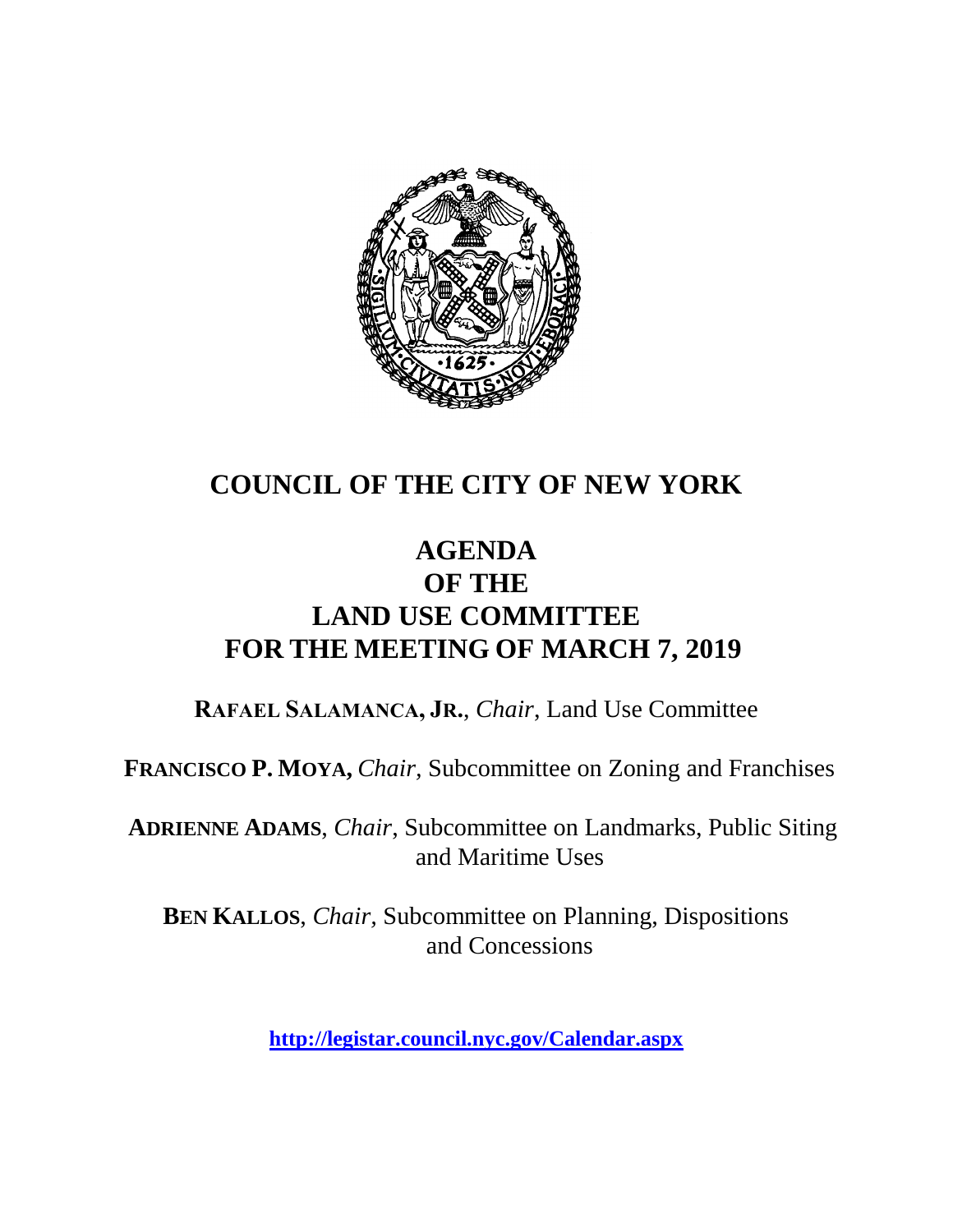# **Table of Contents**

# **Item No. Page**

| 1. |                                                   | $\overline{2}$ |
|----|---------------------------------------------------|----------------|
| 2. |                                                   | $2 - 3$        |
| 3. |                                                   | $3 - 4$        |
| 4. |                                                   | $\overline{4}$ |
| 5. |                                                   | $4 - 5$        |
| 6. |                                                   | 5 <sup>5</sup> |
| 7. |                                                   | 5 <sup>5</sup> |
| 8. | Williamsbridge Road Rezoning (L.U. Nos. 348, 349) | $5 - 6$        |
| 9. |                                                   | $6 - 7$        |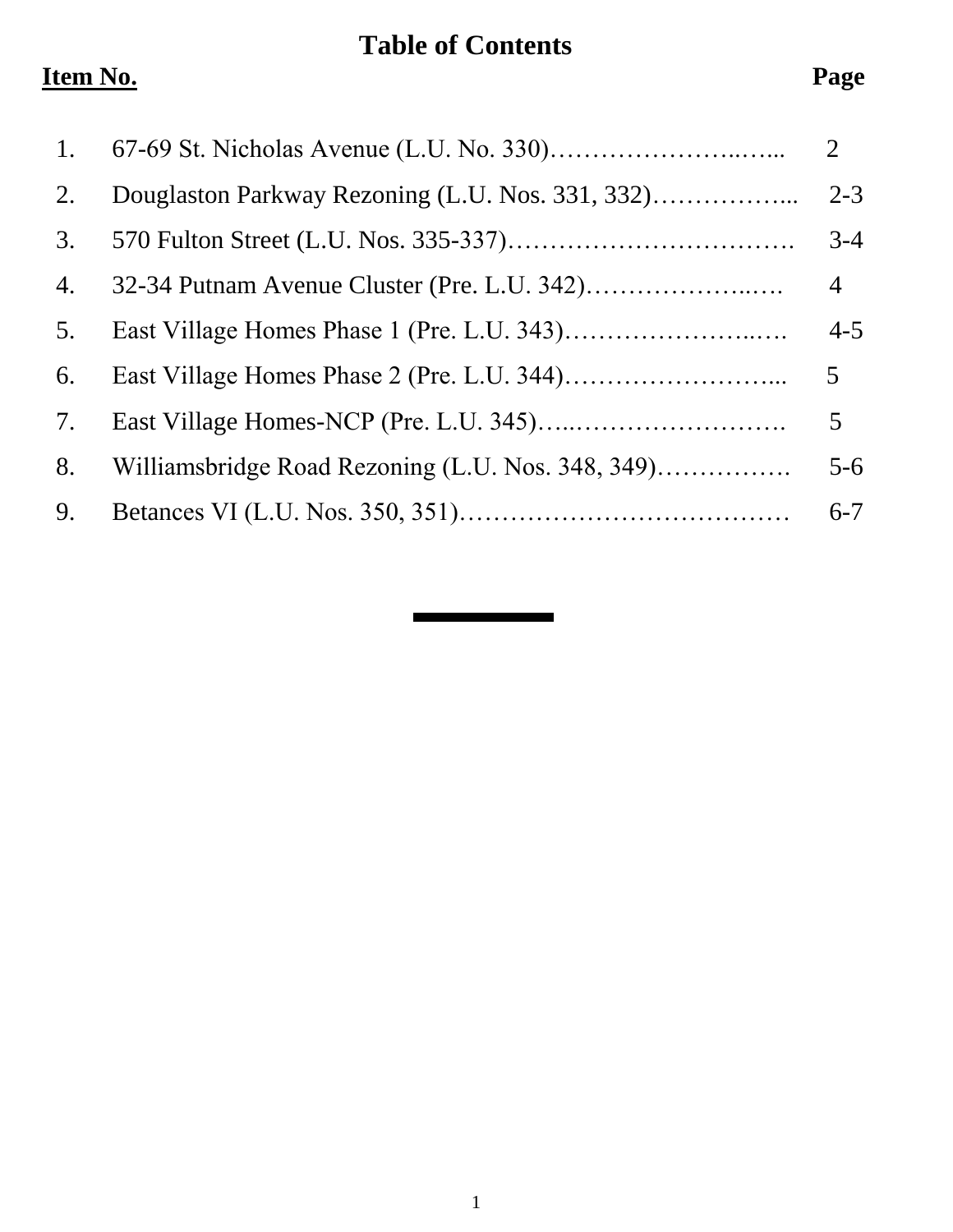# 2

# **AGENDA OF THE LAND USE COMMITTEE**

The Land Use Committee will hold a meeting in the **Committee Room, City Hall,**  New York City, New York 10007, commencing at **12:30 P.M., Thursday, March 7, 2019**, to consider some items reported out of the Subcommittees at the meetings held on March 6, 2019, and conduct such other business as may be necessary:

# **L.U. NO. 330 67-69 ST. NICHOLAS AVENUE**

Application submitted by the New York City Department of Housing Preservation and Development pursuant to Section 577 of Article XI of the Private Housing Finance Law for the approval of a new real property tax exemption for property located at Block 1823, Lot 56, and termination of the prior exemption, Borough of Manhattan, Community District 10, Council District 9.

# **L.U. NOS. 331 AND 332 ARE RELATED L.U. NO. 331**

### **DOUGLASTON PARKWAY REZONING**

**QUEENS CB - 11 N 180281 ZRQ**

Application submitted by 241-15 Northern LLC and North Shore Realty Group Corp., pursuant to Section 201 of the New York City Charter, for an amendment of the Zoning Resolution of the City of New York, modifying APPENDIX F for the purpose of establishing a Mandatory Inclusionary Housing area.

### **L.U. NO. 332 DOUGLASTON PARKWAY REZONING**

# **QUEENS CB - 11 C 060432 ZMQ**

Application submitted by 241-15 Northern LLC and North Shore Realty Group Corp. pursuant to Sections 197-c and 201 of the New York City Charter for an amendment of the Zoning Map, Section No. 11a:

### **MANHATTAN CB - 10 20195354 HAM**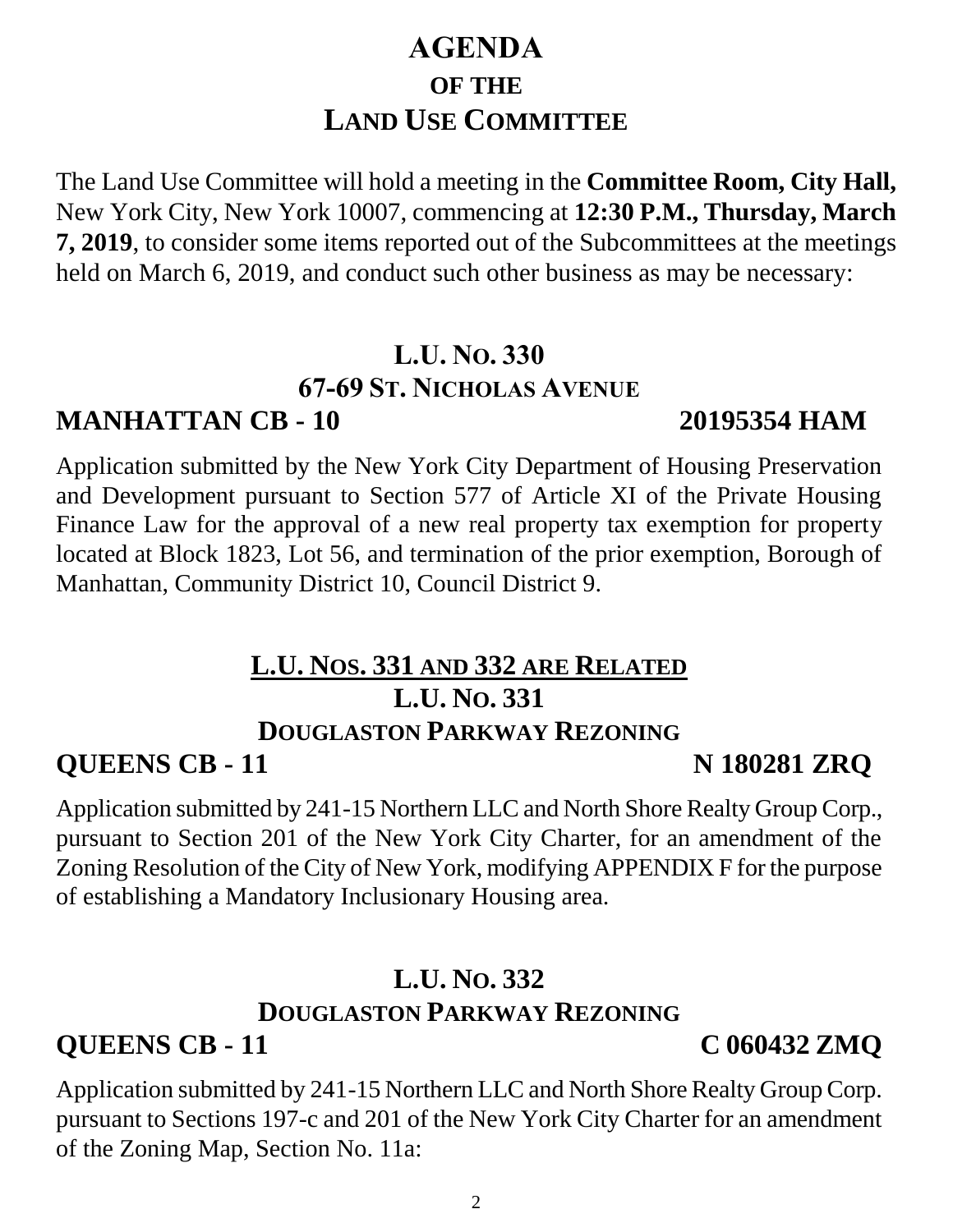- 1. changing from an R1-2 District to an R6A District property bounded by a southeasterly boundary lines of a park and its northeasterly prolongation, Douglaston Parkway, Northern Boulevard, a northeasterly boundary line of a park and its southeasterly prolongation, a line 95 feet northwesterly of Northern Boulevard, and a line 170 feet southwesterly of Douglaston Parkway; and
- 2. establishing within a proposed R6A District a C1-2 District bounded by a line 95 feet northwesterly of Northern Boulevard, Douglaston Parkway, Northern Boulevard and a northeasterly boundary line of a park and its southeasterly prolongation;

as shown on a diagram (for illustrative purposes only) dated August 20, 2018, and subject to the conditions of CEQR Declaration E-494.

### **L.U. NOS. 335, 336 AND 337 ARE RELATED L.U. NO. 335 570 FULTON STREET**

# **BROOKLYN CB - 2 N 180457 ZRK**

Application submitted by 570 Fulton Street Property LLC and One Flatbush Avenue Property LLC, pursuant to Section 201 of the New York City Charter, for an amendment of the Zoning Resolution of the City of New York, modifying Article X, Chapter 1 (Special Downtown Brooklyn District).

# **L.U. NO. 336 570 FULTON STREET**

# **BROOKLYN CB - 2 C 180458 ZSK**

Application submitted by 570 Fulton Street Property LLC and One Flatbush Avenue Property LLC pursuant to Sections 197-c and 201 of the New York City Charter for the grant of a special permit pursuant to Section 101-82\* of the Zoning Resolution to modify the height and setback requirements and tower lot coverage requirements of Section 101-223 (Tower Regulations), to modify the rear yard requirements of Section 33-26 (Minimum Required Rear Yards) and Section 23-47 (Minimum Required Rear Yards), and to modify the inner court recess requirements of Section 23-852(b) (Inner court recesses), in connection with a proposed mixed use development on property located at 570 Fulton Street a.k.a. 1-25 Flatbush Avenue (Block 2106, Lots 26, 35,  $\&$  p/o 24), in a C6-9<sup>\*\*</sup> District, within the Special Downtown Brooklyn District.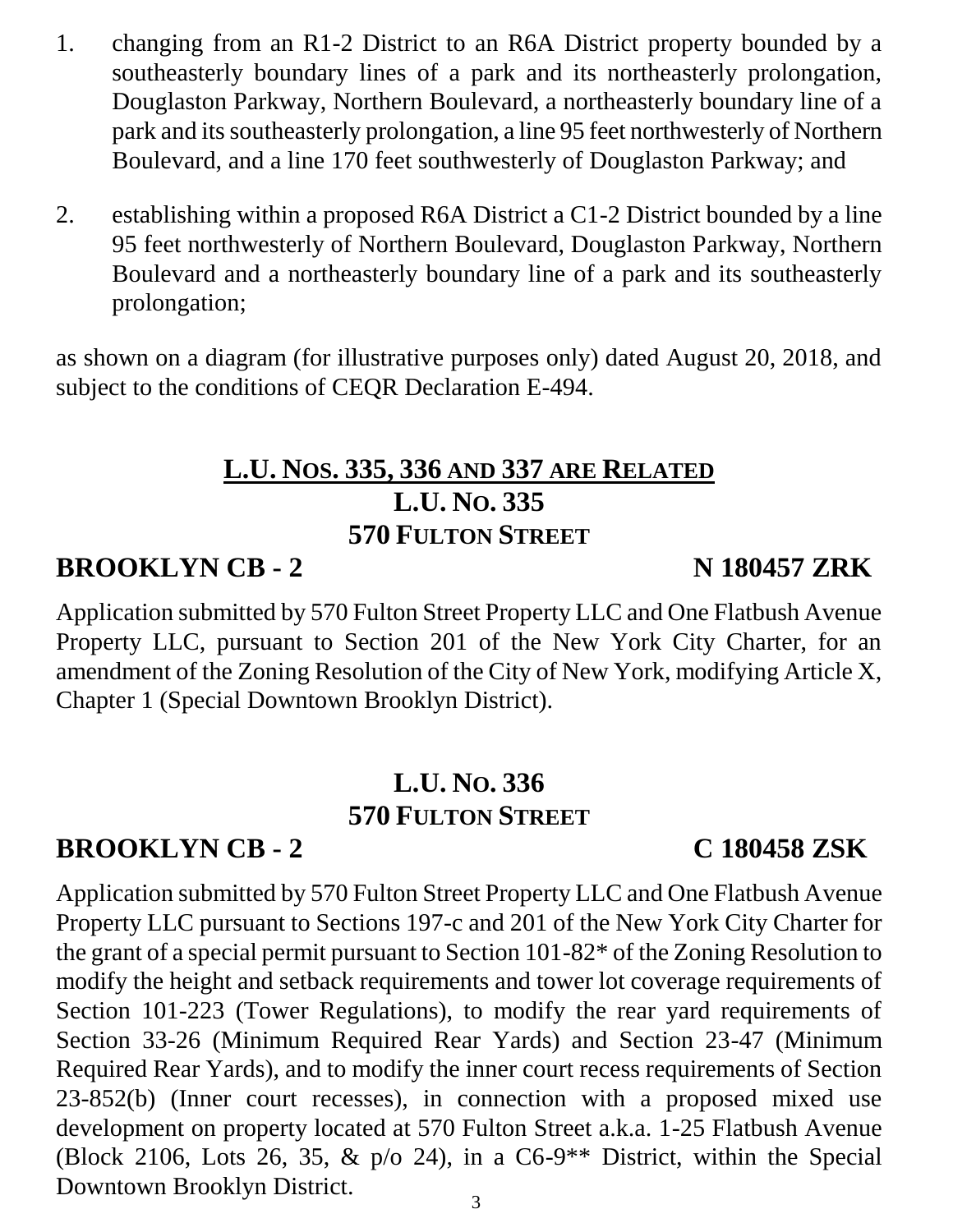### **L.U. NO. 337 570 FULTON STREET**

# **BROOKLYN CB - 2 C 180459 ZMK**

Application submitted by 570 Fulton Street Property LLC and One Flatbush Avenue Property LLC pursuant to Sections 197-c and 201 of the New York City Charter for an amendment of the Zoning Map, Section No. 16c, changing from a C6-4 District to a C6-9 District property bounded by Fulton Street, a line perpendicular to the southwesterly street line of Fulton Street distant 100 feet northwesterly (as measured along the street line) from the point of intersection of the southwesterly street line of Fulton Street and the westerly streetline of Rockwell Place, a line perpendicular to the northeasterly street line of Flatbush Avenue distant 190 feet southeasterly (as measured along the street line) from the point of intersection of the northeasterly street line of Flatbush Avenue and the southeasterly street line of Hudson Avenue, and Flatbush Avenue, as shown on a diagram (for illustrative purposes only) dated August 20, 2018, and subject to the conditions of CEQR Declaration E-490.

### **PRECONSIDERED L.U. NO. 342 32-34 PUTNAM AVENUE CLUSTER BROOKLYN CBs - 2, 3 and 8 20195365 HAK**

Application submitted by the New York City Department of Housing Preservation and Development pursuant to Article 16 of the General Municipal Law and Section 577 of Article XI of the Private Housing Finance Law for the approval of an urban development action area project and real property tax exemption for properties located at 32 Putnam Avenue (Block 1992, Lot 18), 34 Putnam Avenue (Block 1992, Lot 18), 550 Dekalb Avenue (Block 1778, Lot 14), 55 Carlton Avenue – aka 153 Park Place (Block 2031, Lot 1), 374-76 Prospect Place (Block 1160, Lot 30), and 1216 Pacific Street (Block 1206, Lot 20), Borough of Brooklyn, Community Districts 2, 3 and 8, Council Districts 35 and 36.

### **PRECONSIDERED L.U. NO. 343 EAST VILLAGE HOMES PHASE 1 MANHATTAN CB - 3 20195392 HAM**

Application submitted by the New York City Department of Housing Preservation and Development pursuant to Section 577 of Article XI of the Private Housing Finance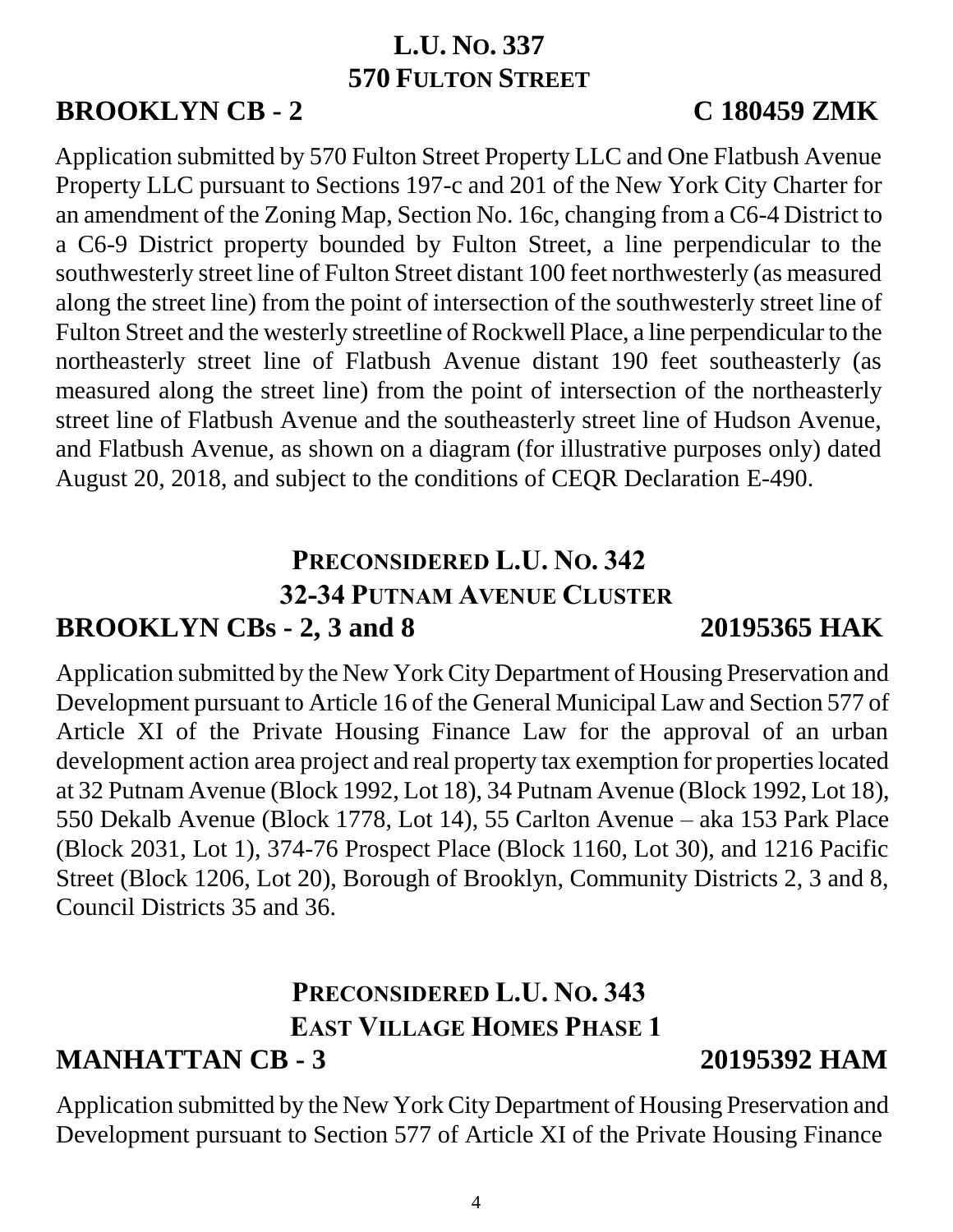5

Law for the approval of a real property tax exemption for property located at Block 372, Lot 49, Borough of Manhattan, Community District 3, Council District 2.

### **PRECONSIDERED L.U. NO. 344 EAST VILLAGE HOMES PHASE 2 MANHATTAN CB - 3 20195393 HAM**

Application submitted by the New York City Department of Housing Preservation and Development pursuant to Section 577 of Article XI of the Private Housing Finance Law for the approval of a real property tax exemption for property located at Block 372, Lot 11, Borough of Manhattan, Community District 3, Council District 2.

# **PRECONSIDERED L.U. NO. 345 EAST VILLAGE HOMES – NCP MANHATTAN CB - 3 20195394 HAM**

Application submitted by the New York City Department of Housing Preservation and Development pursuant to Article 16 of the General Municipal Law for an amendment of a previously approved Urban Development Action Area Project, for property located at Block 372, Lots 11 and 49, Borough of Manhattan, Community District 3, Council District 2.

# **L.U. NOS. 348 AND 349 ARE RELATED L.U. NO. 348 WILLIAMSBRIDGE ROAD REZONING**

# **BRONX CB - 11 C 180261 ZMX**

Application submitted by 2712 Radcliff Yates Realty LLC pursuant to Sections 197-c and 201 of the New York City Charter for the amendment of the Zoning Map, Section No. 4a:

1. changing from a C8-1 district to an R7A District property bounded by a line perpendicular to the northeasterly street line of Williamsbridge Road distant 245 feet northwesterly (as measured along the street line) from the point of intersection of the westerly street line of Colden Avenue and the northeasterly street line of Williamsbridge Road, a line midway between Colden Avenue and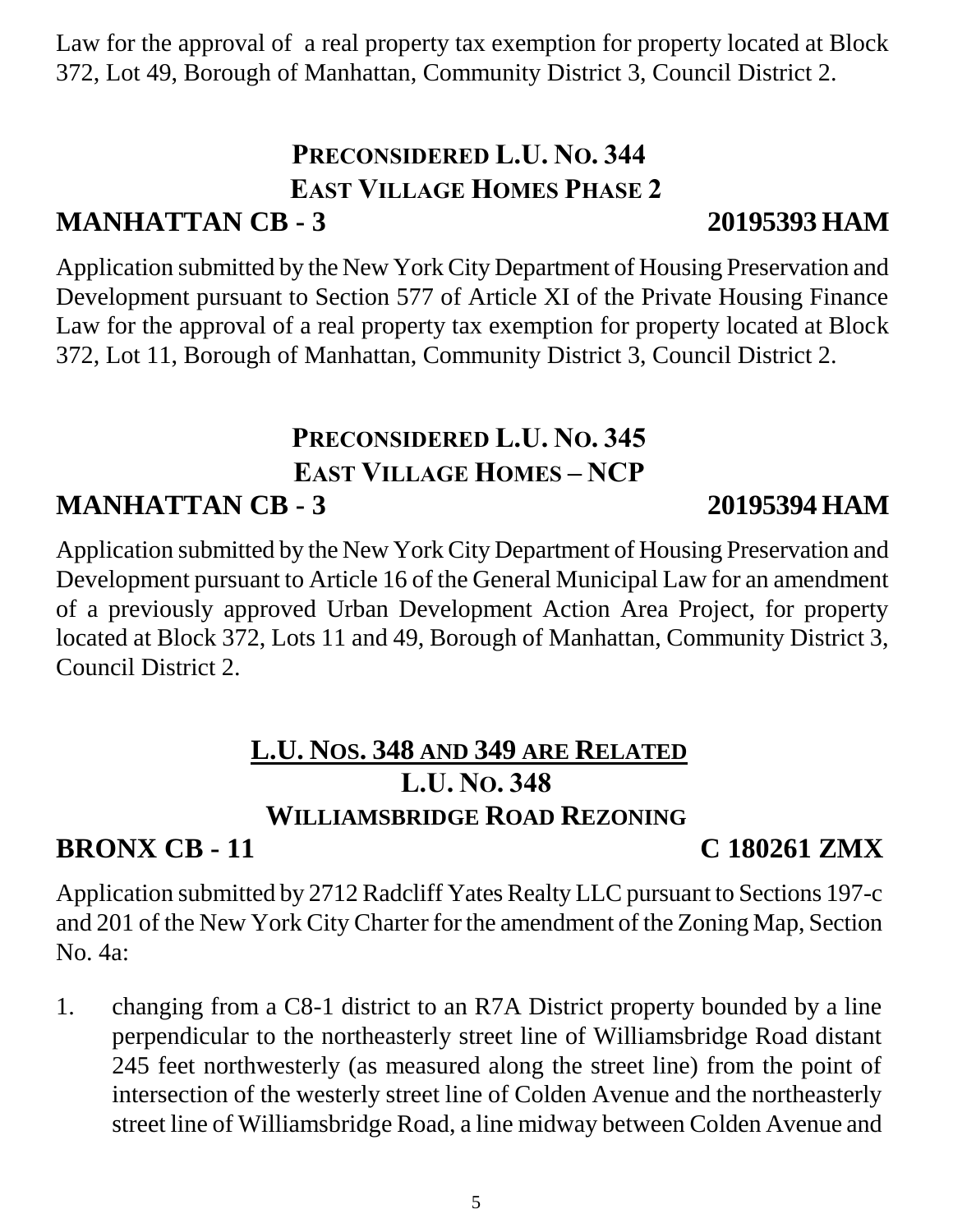Williamsbridge Road, a line perpendicular to the westerly street line of Colden Avenue distant 275 feet northerly (as measured along the street line) from the point of intersection of the westerly street line of Colden Avenue and the northeasterly street line of Williamsbridge Road, Colden Avenue, and Williamsbridge Road; and

2. establishing within the proposed R7A District a C2-3 District bounded by a line perpendicular to the northeasterly street line of Williamsbridge Road distant 245 feet northwesterly (as measured along the street line) from the point of intersection of the westerly street line of Colden Avenue and the northeasterly street line of Williamsbridge Road, and a line 80 feet northeasterly of Williamsbridge Road, Colden Avenue, and Williamsbridge Road;

as shown on a diagram (for illustrative purposes only) dated September 4, 2018 and subject to the conditions of CEQR Declaration E-498.

# **L.U. NO. 349 WILLIAMSBRIDGE ROAD REZONING**

# **BRONX CB - 11 N 180262 ZRX**

Application submitted by 2712 Radcliff Yates Realty LLC, pursuant to Section 201 of the New York City Charter, for an amendment of the Zoning Resolution of the City of New York, modifying APPENDIX F for the purpose of establishing a Mandatory Housing Inclusionary area.

# **L.U. NOS. 350 AND 351 ARE RELATED L.U. NO. 350 BETANCES VI**

# **BRONX CB - 1 C 190143 ZMX**

Application submitted by New York City Housing Authority pursuant to Sections 197-c and 201 of the New York City Charter for an amendment to the Zoning Map, Section No. 6a:

1. eliminating from within an existing R6 District a C1-4 District bounded Willis Avenue, East 147th Street, a line 100 feet southeasterly of Willis Avenue, and East 146th Street;